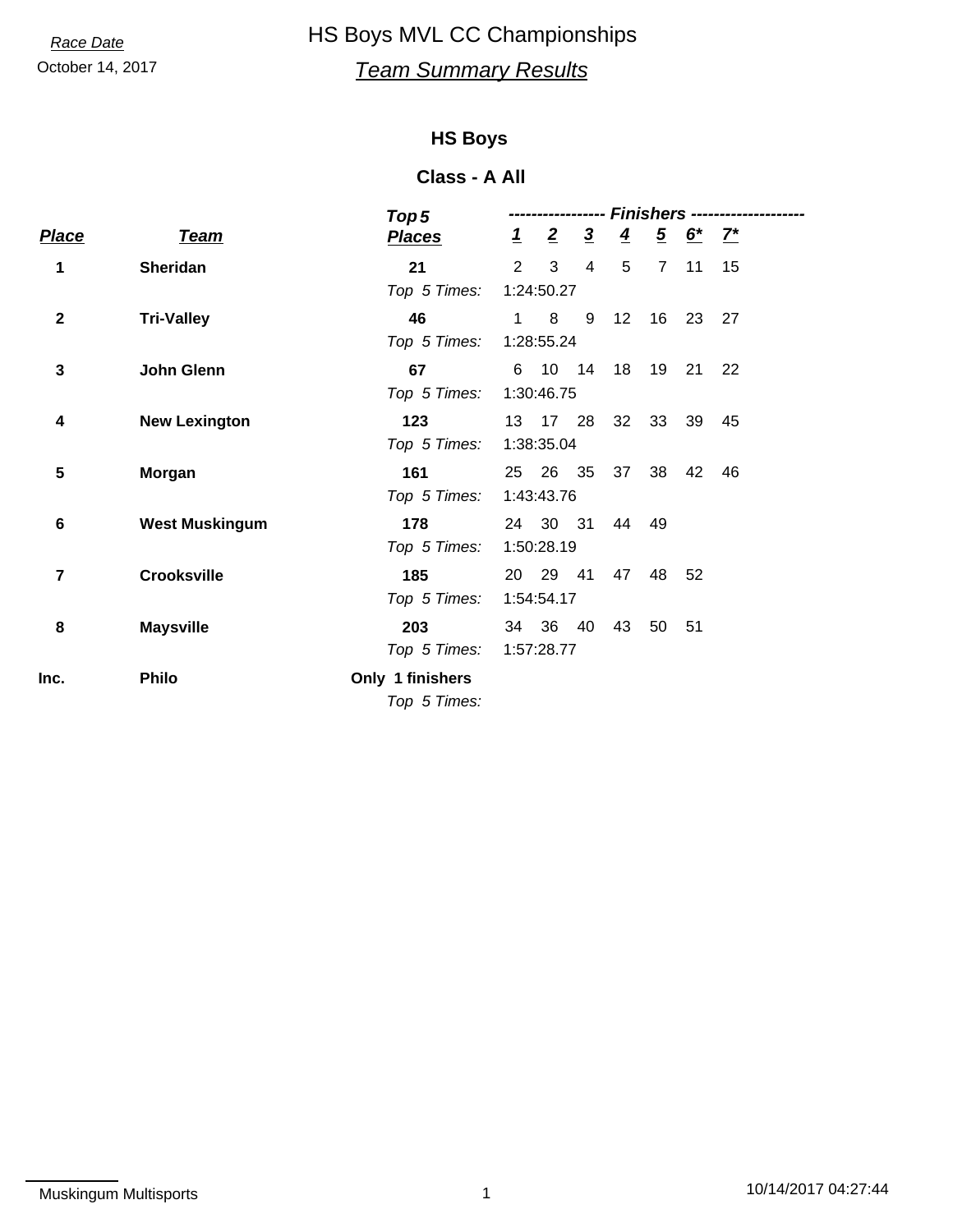# *Race Date* HS Boys MVL CC Championships

## October 14, 2017 *Final Team Results*

## **Boys**

## **HS Boys**

|                        | <b>Bib No</b> | <b>Name</b>              | Grade          | <b>Overall</b><br><b>Place</b> | <b>Cumulative</b><br><b>Place</b> | <b>Time</b>  | <b>Cumulative</b><br><b>Time</b> | <b>Time</b><br><b>Back</b> |  |
|------------------------|---------------|--------------------------|----------------|--------------------------------|-----------------------------------|--------------|----------------------------------|----------------------------|--|
|                        |               | <b>Team - Sheridan</b>   |                |                                | <b>Finish Position -</b>          | 1            |                                  |                            |  |
| Team Score (places):21 |               |                          |                |                                |                                   |              | Average Time: 16:58.05           |                            |  |
| 1                      | 1250          | Luke Brown               | 12             | $\overline{2}$                 | 2                                 | 16:51.26     | 16:51.26                         | 0:00.00                    |  |
| 2                      | 1255          | <b>Brandon Lanning</b>   | 11             | 3                              | 5                                 | 16:55.56     | 33:46.82                         | 0:04.30                    |  |
| 3                      | 1261          | William Wilke            | 9              | 4                              | 9                                 | 16:56.09     | 50:42.91                         | 0:04.83                    |  |
| 4                      | 1251          | Kyle Clellan             | 12             | 5                              | 14                                | 16:58.54     | 1:07:41.45                       | 0:07.28                    |  |
| 5                      | 1260          | <b>Mitchell Wells</b>    | 11             | 7                              | 21                                | 17:08.82     | 1:24:50.27                       | 0:17.56                    |  |
| 6                      | 1256          | <b>Ethan Malone</b>      | 9              | (11)                           | (32)                              | 18:04.45     | 1:42:54.72                       | 1:13.19                    |  |
| 7                      | 1254          | Lance Grosse             | 10             | (15)                           | (47)                              | 18:34.10     | 2:01:28.82                       | 1:42.84                    |  |
| 8                      | 1253          | Luke Foster              | 9              | More Than 7                    |                                   | 19:00.87     | 2:20:29.69                       | 2:09.61                    |  |
| 9                      | 1258          | Max Smith                | 11             | More Than 7                    |                                   | 19:03.96     | 2:39:33.65                       | 2:12.70                    |  |
| 10                     | 1257          | <b>Wyatt Ramey</b>       | 11             | More Than 7                    |                                   | 19:23.10     | 2:58:56.75                       | 2:31.84                    |  |
| 11                     | 1262          | Jacob Williams           | 12             | More Than 7                    |                                   | 19:23.29     | 3:18:20.04                       | 2:32.03                    |  |
| 12                     | 1252          | Job Covey                | 10             | More Than 7                    |                                   | 20:08.68     | 3:38:28.72                       | 3:17.42                    |  |
| 13                     | 1263          | <b>Hunter Yakes</b>      | 9              | More Than 7                    |                                   | 20:39.09     | 3:59:07.81                       | 3:47.83                    |  |
| 14                     | 1259          | Levi Weber               | 9              | More Than 7                    |                                   | 22:23.26     | 4:21:31.07                       | 5:32.00                    |  |
|                        |               | <b>Team - Tri-Valley</b> |                |                                | <b>Finish Position -</b>          | $\mathbf{2}$ |                                  |                            |  |
|                        |               | Team Score (places):46   |                |                                | Average Time: 17:47.05            |              |                                  |                            |  |
| 1                      | 1280          | <b>Caden Sauerbrey</b>   | 12             | 1                              | 1                                 | 16:37.76     | 16:37.76                         | 0:00.00                    |  |
| 2                      | 1269          | Evan Emig                | 11             | 8                              | 9                                 | 17:44.19     | 34:21.95                         | 1:06.43                    |  |
| 3                      | 1275          | Ryan Meadows             | 10             | 9                              | 18                                | 17:48.04     | 52:09.99                         | 1:10.28                    |  |
| 4                      | 1279          | <b>Andrew Rutherford</b> | 10             | 12                             | 30                                | 18:10.88     | 1:10:20.87                       | 1:33.12                    |  |
| 5                      | 1267          | <b>Graham Cameron</b>    | 11             | 16                             | 46                                | 18:34.37     | 1:28:55.24                       | 1:56.61                    |  |
| 6                      | 1265          | <b>Brayden Better</b>    | 10             | (23)                           | (69)                              | 19:07.28     | 1:48:02.52                       | 2:29.52                    |  |
|                        | 1077          | Andreas Departde         | $\overline{A}$ | $(0, -1)$                      | $\sqrt{2}$                        | 40.54.07     | 0.07.507                         | 0.40E                      |  |

| 1  | 1280 | <b>Caden Sauerbrey</b> | 12 |             | 1    | 16:37.76 | 16:37.76   | 0:00.00 |
|----|------|------------------------|----|-------------|------|----------|------------|---------|
| 2  | 1269 | Evan Emig              | 11 | 8           | 9    | 17:44.19 | 34:21.95   | 1:06.43 |
| 3  | 1275 | Ryan Meadows           | 10 | 9           | 18   | 17:48.04 | 52:09.99   | 1:10.28 |
| 4  | 1279 | Andrew Rutherford      | 10 | 12          | 30   | 18:10.88 | 1:10:20.87 | 1:33.12 |
| 5  | 1267 | <b>Graham Cameron</b>  | 11 | 16          | 46   | 18:34.37 | 1:28:55.24 | 1:56.61 |
| 6  | 1265 | <b>Brayden Better</b>  | 10 | (23)        | (69) | 19:07.28 | 1:48:02.52 | 2:29.52 |
| 7  | 1277 | Ankur Parekh           | 11 | (27)        | (96) | 19:54.27 | 2:07:56.79 | 3:16.51 |
| 8  | 1286 | Dylan Williams         | 10 | More Than 7 |      | 19:58.29 | 2:27:55.08 | 3:20.53 |
| 9  | 1284 | <b>Cutter Vernon</b>   | 10 | More Than 7 |      | 20:04.08 | 2:47:59.16 | 3:26.32 |
| 10 | 1273 | Anthony Glenbocki      | 9  | More Than 7 |      | 20:24.73 | 3:08:23.89 | 3:46.97 |
| 11 | 1278 | Landyn Phipps          | 11 | More Than 7 |      | 20:30.61 | 3:28:54.50 | 3:52.85 |
| 12 | 1270 | Owen Emig              | 9  | More Than 7 |      | 20:45.04 | 3:49:39.54 | 4:07.28 |
| 13 | 1266 | Shyyan Brooks          | 10 | More Than 7 |      | 20:48.14 | 4:10:27.68 | 4:10.38 |
| 14 | 1272 | Jakob Frueh            | 9  | More Than 7 |      | 21:15.14 | 4:31:42.82 | 4:37.38 |
| 15 | 1276 | <b>Brannon Miller</b>  | 10 | More Than 7 |      | 21:18.93 | 4:53:01.75 | 4:41.17 |
| 16 | 1281 | <b>Cameron Scott</b>   | 10 | More Than 7 |      | 21:46.24 | 5:14:47.99 | 5:08.48 |
| 17 | 1271 | <b>Garrett Folden</b>  | 9  | More Than 7 |      | 21:50.88 | 5:36:38.87 | 5:13.12 |
| 18 | 1282 | Aaron Smith            | 10 | More Than 7 |      | 21:58.43 | 5:58:37.30 | 5:20.67 |
| 19 | 1268 | Jacob Davis            | 9  | More Than 7 |      | 22:03.87 | 6:20:41.17 | 5:26.11 |
| 20 | 1283 | <b>Anthony Spiker</b>  | 10 | More Than 7 |      | 22:12.07 | 6:42:53.24 | 5:34.31 |
| 21 | 1285 | Tanner Vernon          | 11 | More Than 7 |      | 23:02.10 | 7:05:55.34 | 6:24.34 |
| 22 | 1264 | Nicco Bartolli         | 11 | More Than 7 |      | 23:02.40 | 7:28:57.74 | 6:24.64 |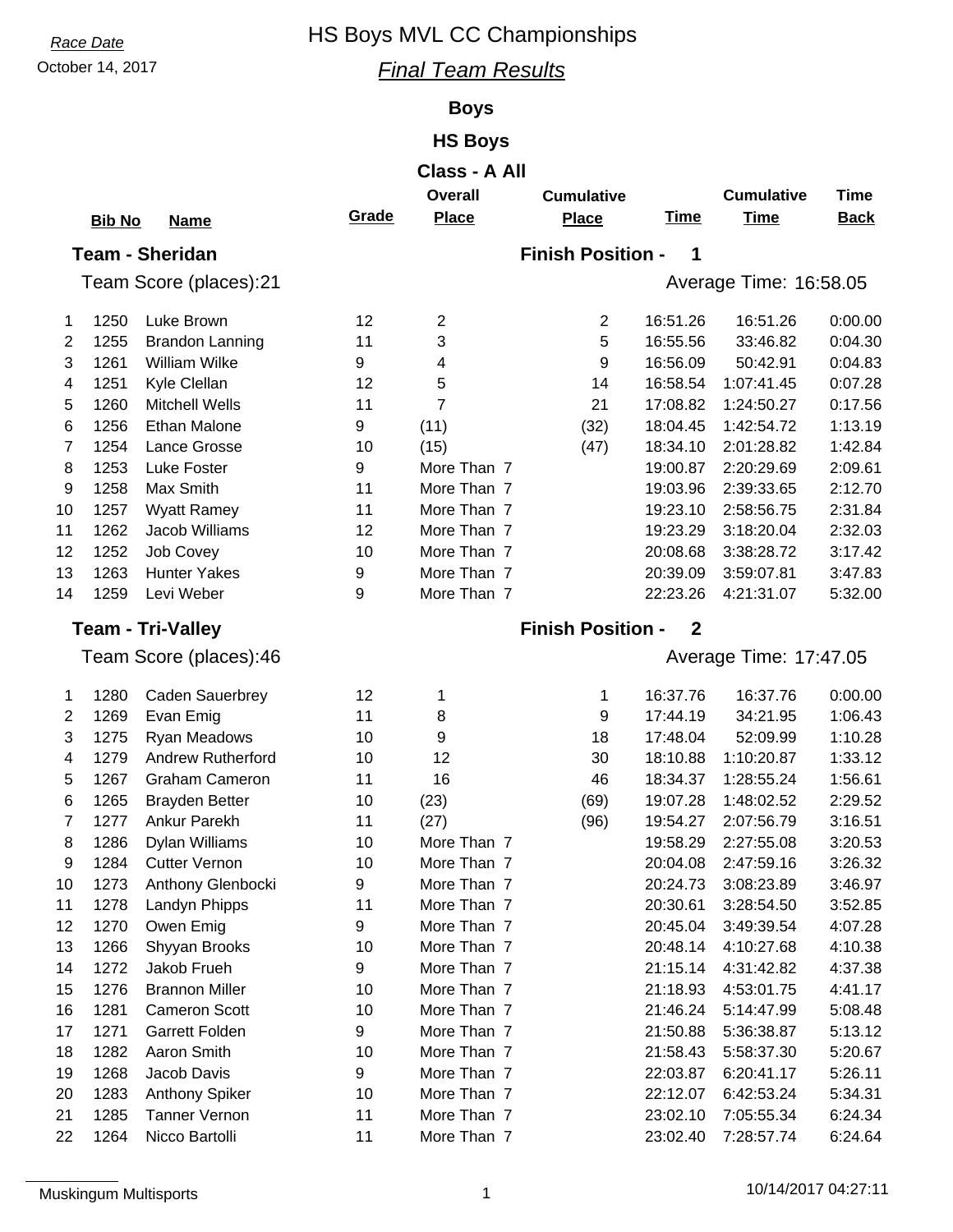# **Race Date HS Boys MVL CC Championships**

## October 14, 2017 *Final Team Results*

### **Boys**

## **HS Boys**

|    |               |                             |        | Class - A All       |                          |             |                          |                    |
|----|---------------|-----------------------------|--------|---------------------|--------------------------|-------------|--------------------------|--------------------|
|    |               |                             |        | <b>Overall</b>      | <b>Cumulative</b>        |             | <b>Cumulative</b>        | <b>Time</b>        |
|    | <b>Bib No</b> | <b>Name</b>                 | Grade  | <b>Place</b>        | <b>Place</b>             | <b>Time</b> | <b>Time</b>              | <b>Back</b>        |
|    |               | <b>Team - John Glenn</b>    |        |                     | <b>Finish Position -</b> | 3           |                          |                    |
|    |               | Team Score (places):67      |        |                     |                          |             | Average Time: 18:09.35   |                    |
|    |               |                             |        |                     |                          |             |                          |                    |
| 1  | 1211          | <b>Dylan Curtis</b>         | 12     | 6                   | 6                        | 17:00.02    | 17:00.02                 | 0:00.00            |
| 2  | 1217          | <b>Blake Lawrence</b>       | 10     | 10                  | 16                       | 17:50.14    | 34:50.16                 | 0:50.12            |
| 3  | 1216          | Alex Kridelbaugh            | 11     | 14                  | 30                       | 18:30.67    | 53:20.83                 | 1:30.65            |
| 4  | 1213          | <b>Brayden Fete</b>         | 10     | 18                  | 48                       | 18:39.69    | 1:12:00.52               | 1:39.67            |
| 5  | 1218          | Isaiah Lilje                | 12     | 19                  | 67                       | 18:46.23    | 1:30:46.75               | 1:46.21            |
| 6  | 1214          | <b>Vince Griffin</b>        | 10     | (21)                | (88)                     | 18:58.10    | 1:49:44.85               | 1:58.08            |
| 7  | 1222<br>1207  | Zach Zumbro                 | 10     | (22)<br>More Than 7 | (110)                    | 18:58.93    | 2:08:43.78               | 1:58.91            |
| 8  |               | <b>Skyler Bates</b>         | 9<br>9 | More Than 7         |                          | 19:05.54    | 2:27:49.32<br>2:47:06.87 | 2:05.52<br>2:17.53 |
| 9  | 1219<br>1210  | Jarrett Ludwig              |        |                     |                          | 19:17.55    |                          |                    |
| 10 |               | <b>Garrett Cummings</b>     | 11     | More Than 7         |                          | 19:30.19    | 3:06:37.06               | 2:30.17            |
| 11 | 1212          | Kale Denny                  | 9      | More Than 7         |                          | 19:41.03    | 3:26:18.09               | 2:41.01            |
| 12 | 1215          | Kobe Hearing                | 9      | More Than 7         |                          | 20:07.51    | 3:46:25.60               | 3:07.49            |
| 13 | 1221          | Aaron Taylor                | 9      | More Than 7         |                          | 21:29.40    | 4:07:55.00               | 4:29.38            |
| 14 | 1209          | <b>Carter Buchtel</b>       | 12     | More Than 7         |                          | 21:41.77    | 4:29:36.77               | 4:41.75            |
| 15 | 1208          | Cade Baughman               | 9      | More Than 7         |                          | 23:37.31    | 4:53:14.08               | 6:37.29            |
|    |               | <b>Team - New Lexington</b> |        |                     | <b>Finish Position -</b> | 4           |                          |                    |
|    |               | Team Score (places):123     |        |                     |                          |             | Average Time: 19:43.01   |                    |
| 1  | 1242          | <b>Brent Newlan</b>         | 12     | 13                  | 13                       | 18:18.24    | 18:18.24                 | 0:00.00            |
| 2  | 1245          | <b>Wyatt Saxton</b>         | 12     | 17                  | 30                       | 18:37.27    | 36:55.51                 | 0:19.03            |
| 3  | 1241          | Joe Mohler                  | 10     | 28                  | 58                       | 19:55.64    | 56:51.15                 | 1:37.40            |
| 4  | 1238          | Zach Fortner                | 12     | 32                  | 90                       | 20:48.78    | 1:17:39.93               | 2:30.54            |
| 5  | 1244          | Jacob Poling                | 11     | 33                  | 123                      | 20:55.11    | 1:38:35.04               | 2:36.87            |
| 6  | 1239          | <b>Ben Groves</b>           | 9      | (39)                | (162)                    | 22:11.80    | 2:00:46.84               | 3:53.56            |
| 7  | 1237          | Chase DuPerow               | 10     | (45)                | (207)                    | 24:15.26    | 2:25:02.10               | 5:57.02            |
| 8  | 1246          | Jacob Vance                 | 11     | More Than 7         |                          | 24:43.60    | 2:49:45.70               | 6:25.36            |
| 9  | 1243          | Devon Pascarella            | 10     | More Than 7         |                          | 25:06.53    | 3:14:52.23               | 6:48.29            |
| 10 | 1247          | Josh Vaquez                 | 9      | More Than 7         |                          | 26:14.91    | 3:41:07.14               | 7:56.67            |
| 11 | 1240          | Gage Lee                    | 9      | More Than 7         |                          | 30:05.24    | 4:11:12.38               | 11:47.00           |
|    |               | <b>Team - Morgan</b>        |        |                     | <b>Finish Position -</b> | 5           |                          |                    |
|    |               | Team Score (places):161     |        |                     |                          |             | Average Time: 20:44.75   |                    |
|    |               |                             |        |                     |                          |             |                          |                    |
| 1  | 1234          | Logan Jacques               | 11     | 25                  | 25                       | 19:25.35    | 19:25.35                 | 0:00.00            |
| 2  | 1233          | <b>Ben Heigley</b>          | 9      | 26                  | 51                       | 19:47.44    | 39:12.79                 | 0:22.09            |
| 3  | 1231          | Zyiah Freeborn              | 12     | 35                  | 86                       | 21:04.02    | 1:00:16.81               | 1:38.67            |
| 4  | 1235          | <b>Isaac Miller</b>         | 10     | 37                  | 123                      | 21:37.59    | 1:21:54.40               | 2:12.24            |
| 5  | 1232          | <b>Hunter Griffin</b>       | 12     | 38                  | 161                      | 21:49.36    | 1:43:43.76               | 2:24.01            |
| 6  | 1230          | John Brown                  | 9      | (42)                | (203)                    | 22:46.35    | 2:06:30.11               | 3:21.00            |

7 1229 Christian Brown 9 (46) (249) 25:21.81 2:31:51.92 5:56.46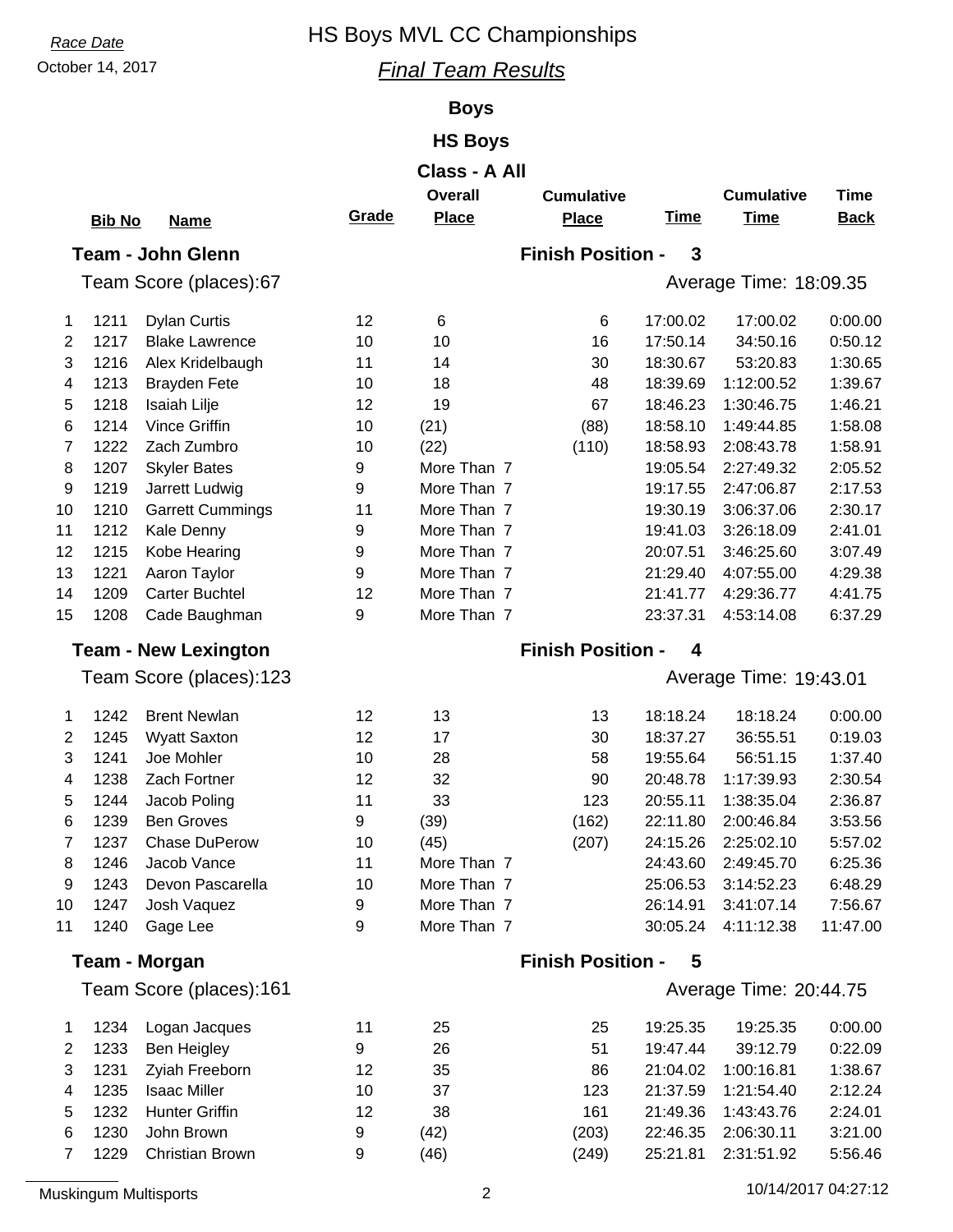# *Race Date* HS Boys MVL CC Championships

October 14, 2017 *Final Team Results*

## **Boys**

## **HS Boys**

|                | Class - A All       |                              |       |                                |                                   |                |                                  |                     |  |  |  |
|----------------|---------------------|------------------------------|-------|--------------------------------|-----------------------------------|----------------|----------------------------------|---------------------|--|--|--|
|                | <b>Bib No</b>       | <b>Name</b>                  | Grade | <b>Overall</b><br><b>Place</b> | <b>Cumulative</b><br><b>Place</b> | <b>Time</b>    | <b>Cumulative</b><br><b>Time</b> | Time<br><b>Back</b> |  |  |  |
|                |                     |                              |       |                                |                                   |                |                                  |                     |  |  |  |
|                |                     | Team - Morgan                |       |                                | <b>Finish Position -</b>          | 5              |                                  |                     |  |  |  |
|                |                     | Team Score (places):161      |       |                                |                                   |                | Average Time: 20:44.75           |                     |  |  |  |
| 8              | 1236                | Lane Sheppard                | 12    | More Than 7                    |                                   | 29:11.96       | 3:01:03.88                       | 9:46.61             |  |  |  |
|                |                     | <b>Team - West Muskingum</b> |       |                                | <b>Finish Position -</b>          | 6              |                                  |                     |  |  |  |
|                |                     | Team Score (places):178      |       |                                |                                   |                | Average Time: 22:05.64           |                     |  |  |  |
| 1              | 1291                | Josh Moore                   | 9     | 24                             | 24                                | 19:13.55       | 19:13.55                         | 0:00.00             |  |  |  |
| $\overline{2}$ | 1287                | Zander Hatfield              | 10    | 30                             | 54                                | 20:18.93       | 39:32.48                         | 1:05.38             |  |  |  |
| 3              | 1288                | Andrew Knaup                 | 10    | 31                             | 85                                | 20:44.10       | 1:00:16.58                       | 1:30.55             |  |  |  |
| 4              | 1290                | Drew Mirgon                  | 12    | 44                             | 129                               | 23:21.65       | 1:23:38.23                       | 4:08.10             |  |  |  |
| 5              | 1289                | Zack Mason                   | 12    | 49                             | 178                               | 26:49.96       | 1:50:28.19                       | 7:36.41             |  |  |  |
|                |                     | <b>Team - Crooksville</b>    |       |                                | <b>Finish Position -</b>          | $\overline{7}$ |                                  |                     |  |  |  |
|                |                     | Team Score (places):185      |       |                                | Average Time: 22:58.83            |                |                                  |                     |  |  |  |
| 1              | 1202                | <b>Kameron Hunter</b>        | 10    | 20                             | 20                                | 18:52.93       | 18:52.93                         | 0:00.00             |  |  |  |
| 2              | 1201                | Noah Chevalier               | 10    | 29                             | 49                                | 20:12.04       | 39:04.97                         | 1:19.11             |  |  |  |
| 3              | 1205                | Joesph Swingle               | 12    | 41                             | 90                                | 22:22.94       | 1:01:27.91                       | 3:30.01             |  |  |  |
| 4              | 1206                | Jacob West                   | 12    | 47                             | 137                               | 26:41.89       | 1:28:09.80                       | 7:48.96             |  |  |  |
| 5              | 1203                | Jagger Lindell               | 10    | 48                             | 185                               | 26:44.37       | 1:54:54.17                       | 7:51.44             |  |  |  |
| 6              | 1204                | Jerry Marolt                 | 10    | (52)                           | (237)                             | 36:37.26       | 2:31:31.43                       | 17:44.33            |  |  |  |
|                |                     | <b>Team - Maysville</b>      |       |                                | <b>Finish Position -</b>          | 8              |                                  |                     |  |  |  |
|                |                     | Team Score (places):203      |       |                                |                                   |                | Average Time: 23:29.75           |                     |  |  |  |
| 1              | 1228                | Kaleb Starner                | 12    | 34                             | 34                                | 20:57.01       | 20:57.01                         | 0:00.00             |  |  |  |
| $\overline{2}$ | 1224                | Dakota Fisher                | 11    | 36                             | 70                                | 21:25.52       | 42:22.53                         | 0:28.51             |  |  |  |
| 3              | 1227                | Jonah Rupe                   | 10    | 40                             | 110                               | 22:18.59       | 1:04:41.12                       | 1:21.58             |  |  |  |
| 4              | 1225                | <b>Wesley Frank</b>          | 10    | 43                             | 153                               | 22:49.73       | 1:27:30.85                       | 1:52.72             |  |  |  |
| 5              | 1226                | Nathan Gainer                | 9     | 50                             | 203                               | 29:57.92       | 1:57:28.77                       | 9:00.91             |  |  |  |
| 6              | 1223                | <b>Brendan Blevins</b>       | 11    | (51)                           | (254)                             | 34:15.88       | 2:31:44.65                       | 13:18.87            |  |  |  |
|                | <b>Team - Philo</b> |                              |       |                                | <b>Finish Position - Inc.</b>     |                |                                  |                     |  |  |  |
|                |                     | Team Score (places): Inc.    |       |                                |                                   |                | Average Time:                    |                     |  |  |  |
| $\mathbf{1}$   | 1249                | Jonny Hummel                 | 12    | Less Than 5                    |                                   | 27:15.56       | 27:15.56                         | 0:00.00             |  |  |  |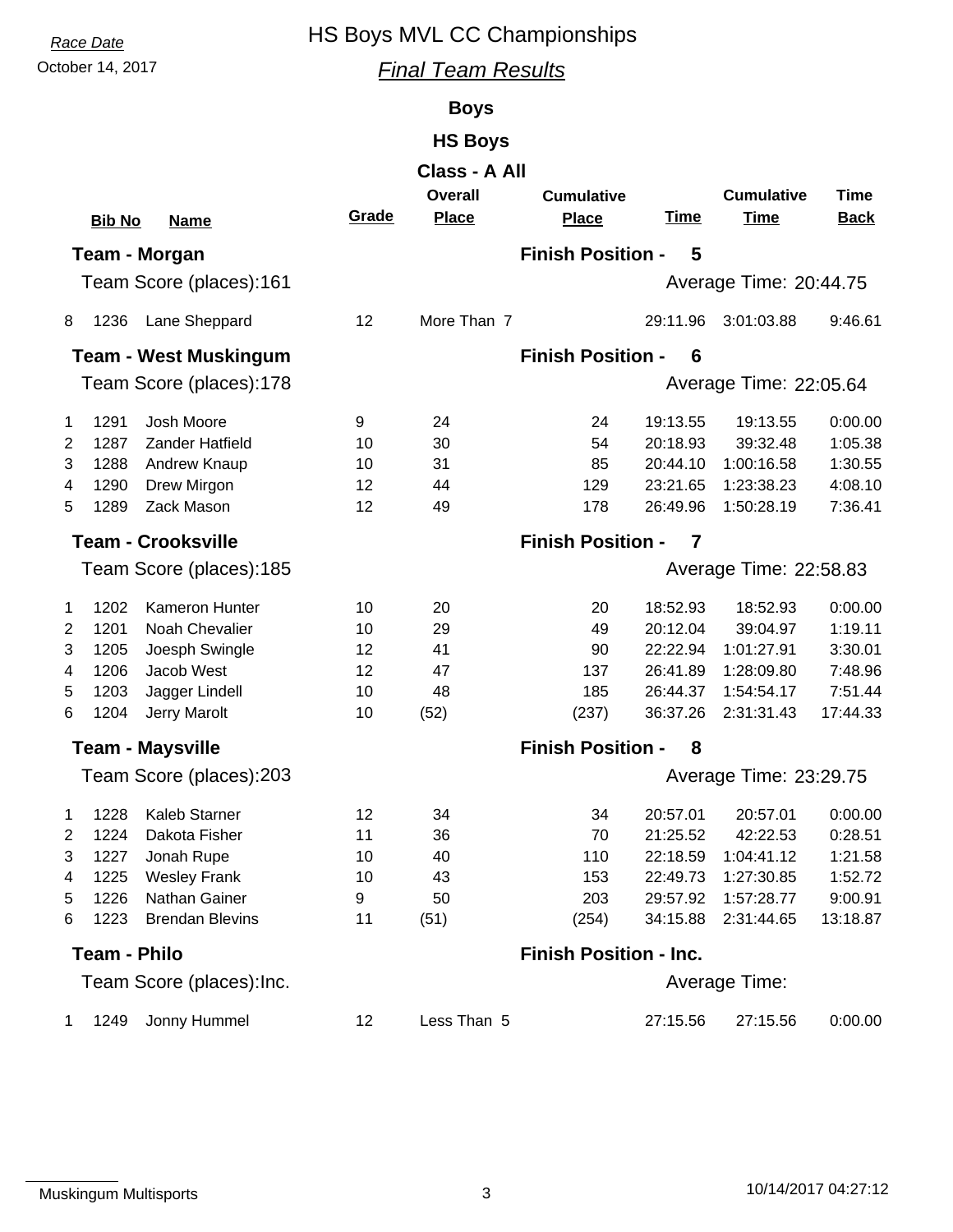## *Race Date* **HS Boys MVL CC Championships** *Overall Finish List*

October 14, 2017

## **Boys**

## **HS Boys**

| <b>Place</b> | <b>Score</b>     | <b>Bib No</b> | <b>Name</b>              | <u>Team</u>    | Grade | <b>Time</b> | <b>Pace</b> |
|--------------|------------------|---------------|--------------------------|----------------|-------|-------------|-------------|
| 1            | 1                | 1280          | Caden Sauerbrey          | Tri-Valley     | 12    | 16:37.76    | 5:22/M      |
| 2            | $\overline{2}$   | 1250          | Luke Brown               | Sheridan       | 12    | 16:51.26    | 5:26/M      |
| 3            | 3                | 1255          | <b>Brandon Lanning</b>   | Sheridan       | 11    | 16:55.56    | 5:27/M      |
| 4            | 4                | 1261          | William Wilke            | Sheridan       | 9     | 16:56.09    | 5:28/M      |
| 5            | 5                | 1251          | Kyle Clellan             | Sheridan       | 12    | 16:58.54    | 5:28/M      |
| 6            | 6                | 1211          | <b>Dylan Curtis</b>      | John Glenn     | 12    | 17:00.02    | 5:29/M      |
| 7            | 7                | 1260          | <b>Mitchell Wells</b>    | Sheridan       | 11    | 17:08.82    | 5:32/M      |
| 8            | 8                | 1269          | Evan Emig                | Tri-Valley     | 11    | 17:44.19    | 5:43/M      |
| 9            | $\boldsymbol{9}$ | 1275          | Ryan Meadows             | Tri-Valley     | 10    | 17:48.04    | 5:45/M      |
| 10           | 10               | 1217          | <b>Blake Lawrence</b>    | John Glenn     | 10    | 17:50.14    | 5:45/M      |
| 11           | 11               | 1256          | <b>Ethan Malone</b>      | Sheridan       | 9     | 18:04.45    | 5:50/M      |
| 12           | 12               | 1279          | <b>Andrew Rutherford</b> | Tri-Valley     | 10    | 18:10.88    | 5:52/M      |
| 13           | 13               | 1242          | <b>Brent Newlan</b>      | New Lexington  | 12    | 18:18.24    | 5:54/M      |
| 14           | 14               | 1216          | Alex Kridelbaugh         | John Glenn     | 11    | 18:30.67    | 5:58/M      |
| 15           | 15               | 1254          | Lance Grosse             | Sheridan       | 10    | 18:34.10    | 5:59/M      |
| 16           | 16               | 1267          | <b>Graham Cameron</b>    | Tri-Valley     | 11    | 18:34.37    | 5:59/M      |
| 17           | 17               | 1245          | <b>Wyatt Saxton</b>      | New Lexington  | 12    | 18:37.27    | 6:00/M      |
| 18           | 18               | 1213          | <b>Brayden Fete</b>      | John Glenn     | 10    | 18:39.69    | 6:01/M      |
| 19           | 19               | 1218          | Isaiah Lilje             | John Glenn     | 12    | 18:46.23    | 6:03/M      |
| 20           | 20               | 1202          | Kameron Hunter           | Crooksville    | 10    | 18:52.93    | 6:05/M      |
| 21           | 21               | 1214          | <b>Vince Griffin</b>     | John Glenn     | 10    | 18:58.10    | 6:07/M      |
| 22           | 22               | 1222          | Zach Zumbro              | John Glenn     | 10    | 18:58.93    | 6:07/M      |
| 23           | ( > 7)           | 1253          | Luke Foster              | Sheridan       | 9     | 19:00.87    | 6:08/M      |
| 24           | (2 7)            | 1258          | Max Smith                | Sheridan       | 11    | 19:03.96    | 6:09/M      |
| 25           | (2 7)            | 1207          | <b>Skyler Bates</b>      | John Glenn     | 9     | 19:05.54    | 6:09/M      |
| 26           | 23               | 1265          | <b>Brayden Better</b>    | Tri-Valley     | 10    | 19:07.28    | 6:10/M      |
| 27           | 24               | 1291          | Josh Moore               | West Muskingum | 9     | 19:13.55    | 6:12/M      |
| 28           | (2 7)            | 1219          | Jarrett Ludwig           | John Glenn     | 9     | 19:17.55    | 6:13/M      |
| 29           | (2 7)            | 1257          | <b>Wyatt Ramey</b>       | Sheridan       | 11    | 19:23.10    | 6:15/M      |
| 30           | (2 7)            | 1262          | Jacob Williams           | Sheridan       | 12    | 19:23.29    | 6:15/M      |
| 31           | 25               | 1234          | Logan Jacques            | Morgan         | 11    | 19:25.35    | 6:16/M      |
| 32           | (2 7)            | 1210          | <b>Garrett Cummings</b>  | John Glenn     | 11    | 19:30.19    | 6:17/M      |
| 33           | (2 7)            | 1212          | Kale Denny               | John Glenn     | 9     | 19:41.03    | 6:21/M      |
| 34           | 26               | 1233          | <b>Ben Heigley</b>       | Morgan         | 9     | 19:47.44    | 6:23/M      |
| 35           | 27               | 1277          | Ankur Parekh             | Tri-Valley     | 11    | 19:54.27    | 6:25/M      |
| 36           | 28               | 1241          | Joe Mohler               | New Lexington  | 10    | 19:55.64    | 6:25/M      |
| 37           | (2 7)            | 1286          | Dylan Williams           | Tri-Valley     | 10    | 19:58.29    | 6:26/M      |
| 38           | (2 7)            | 1284          | <b>Cutter Vernon</b>     | Tri-Valley     | 10    | 20:04.08    | 6:28/M      |
| 39           | (2 7)            | 1215          | Kobe Hearing             | John Glenn     | 9     | 20:07.51    | 6:29/M      |
| 40           | (2 7)            | 1252          | Job Covey                | Sheridan       | 10    | 20:08.68    | 6:30/M      |
| 41           | 29               | 1201          | Noah Chevalier           | Crooksville    | 10    | 20:12.04    | 6:31/M      |
| 42           | 30               | 1287          | Zander Hatfield          | West Muskingum | 10    | 20:18.93    | 6:33/M      |
| 43           | (2 7)            | 1273          | Anthony Glenbocki        | Tri-Valley     | 9     | 20:24.73    | 6:35/M      |
| 44           | (2 7)            | 1278          | Landyn Phipps            | Tri-Valley     | 11    | 20:30.61    | 6:37/M      |
| 45           | (2 7)            | 1263          | <b>Hunter Yakes</b>      | Sheridan       | 9     | 20:39.09    | 6:40/M      |
| 46           | 31               | 1288          | Andrew Knaup             | West Muskingum | 10    | 20:44.10    | 6:41/M      |
| 47           | (2 7)            | 1270          | Owen Emig                | Tri-Valley     | 9     | 20:45.04    | 6:42/M      |
| 48           | (2 7)            | 1266          | Shyyan Brooks            | Tri-Valley     | 10    | 20:48.14    | 6:43/M      |